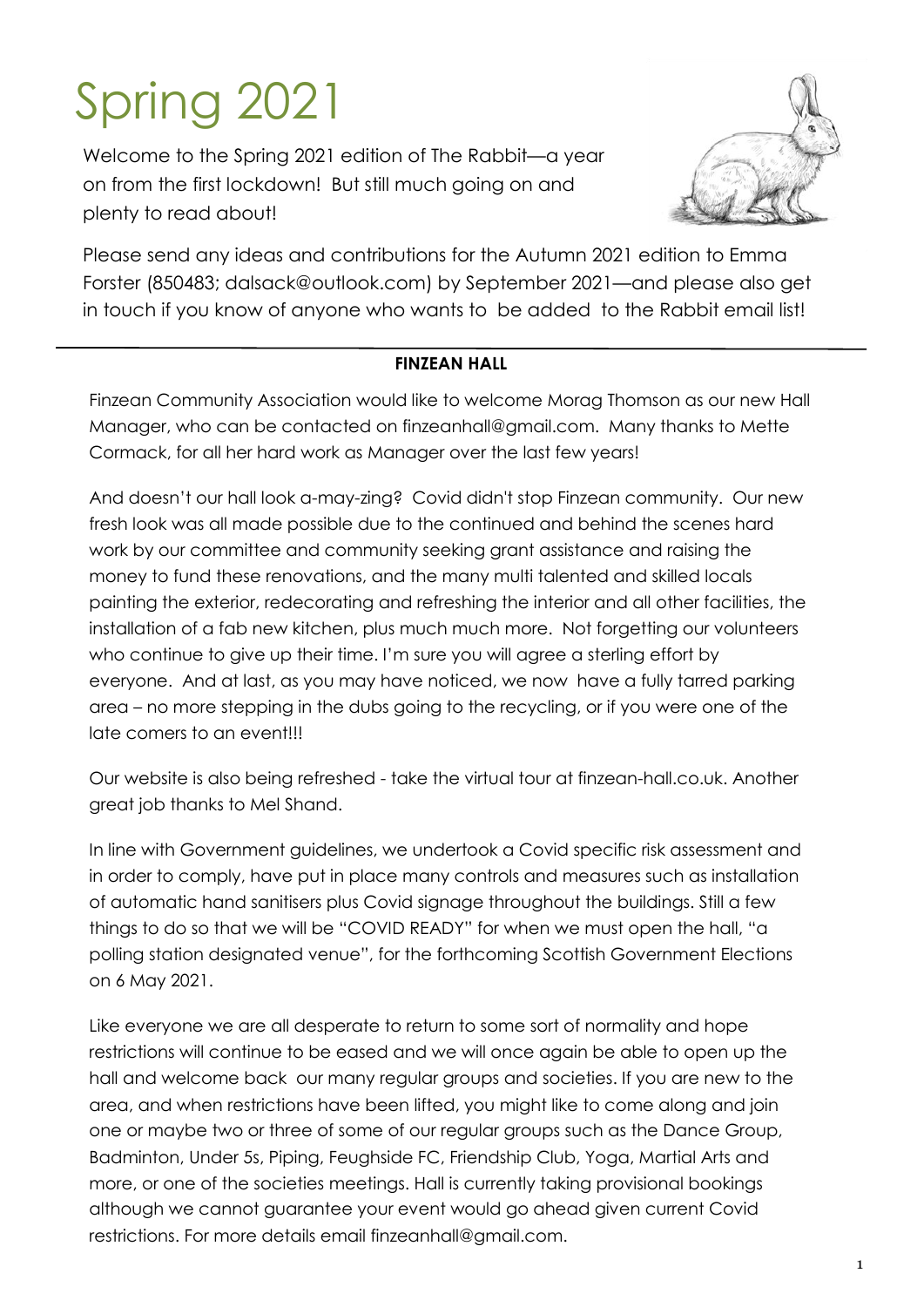#### **NEED A NEIGHBOUR**

Anyone new to the area and wishing to make contact, need help, feeling lonely? or in search of any local knowledge? You can either offer to help by being added to the directory or usually be directed towards someone who can help you out. During Covid we HAVE responded to requests for prescription deliveries, shop opening hours queries, local suppliers recommendations and general info as to What's On.

Please feel free to contact Mel Shand, preferably by email melshand.artist@gmail.com

# **BIRSE AND FEUGHSIDE PARISH CHURCH**

Worship and other activities which are normally part of church life have been moved online or postponed, as we would all expect. Sunday worship at 11am is via Zoom which can be accessed by phone or PC, plus an audio recording is made available for download. We love seeing new faces so if anyone just wants to give it a try, they will be made very welcome! We also have zoom coffee on a Wednesday at 10am and we have an active Facebook group to keep in touch with each other, and we will welcome any local residents to that. We have not forgotten that there are many people in our community for whom life is very tough at the moment so we do our best to support them via our Pastoral Care Team, plus we have a contact form which can be used for requests for assistance, which will be handled in confidence.

We know that church buildings will be allowed to reopen from the 26th of March, but we do not yet have all the details about how that will look. Please keep an eye on our website or newsletter for details about the building reopening.

We will have a schedule of online services for Easter Week. Details of these, our weekly newsletter and links to the services, zoom coffee, the FB group and others are on our web page www.birseandfeughside.org.uk. You can also contact Amy Pierce the Minister directly at acpierce@churchofscotland.org.uk.

#### **PROPOSED EMERGENCY MAST**

As part of the Government Emergency Services Network project, and to ensure network coverage in remote and rural areas, the Forest of Birse has been identified as a location for a new mast. Numerous sites have been considered and discounted for various reasons in the area. The most recent proposed site is in the wood to the north of Woodend and this is being surveyed to assess its suitability and to see if it meets the necessary criteria for a mast of this kind. If the survey shows that this is a suitable site the usual planning process would then need to take place.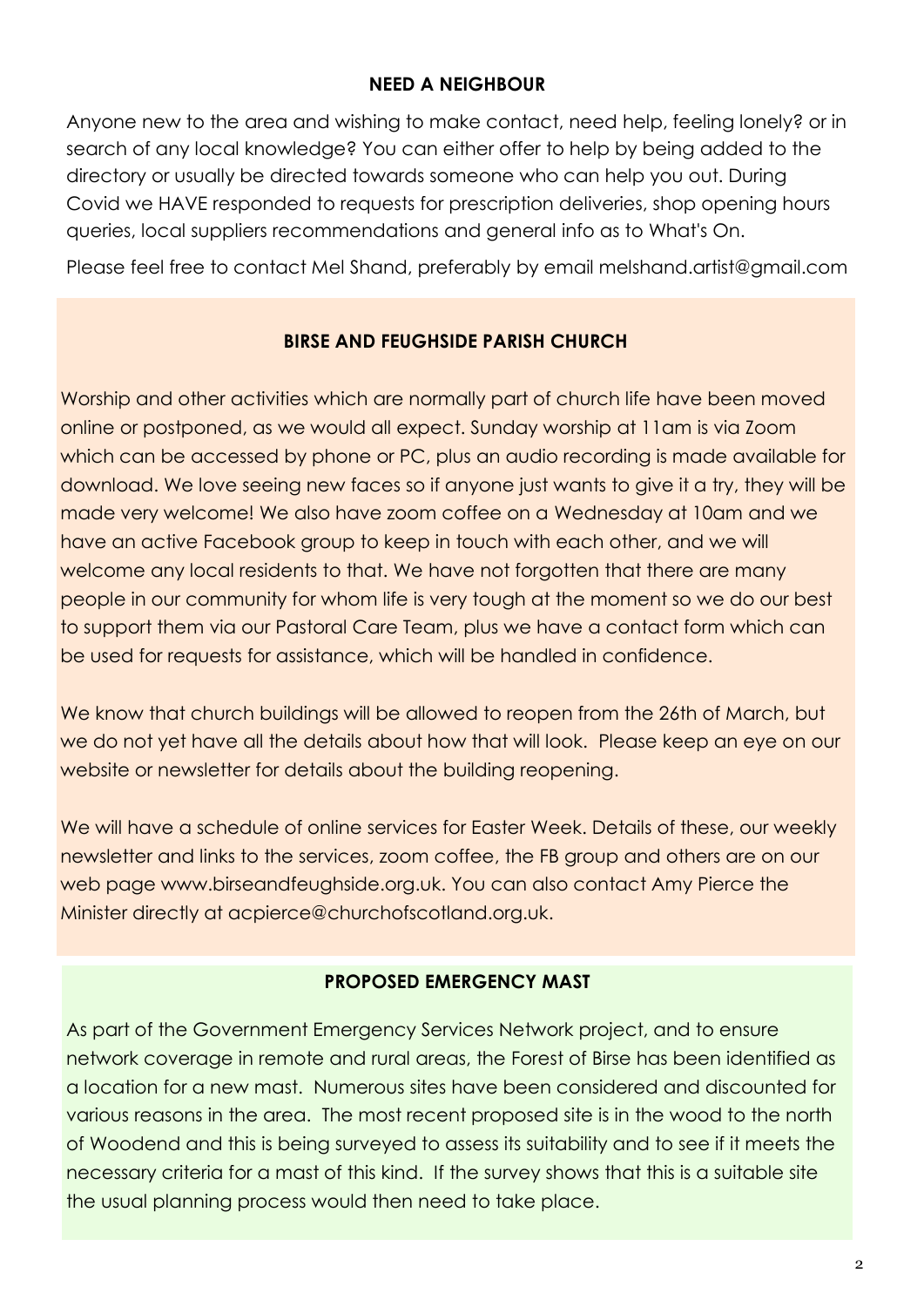#### **FINZEAN FARM SHOP UPDATE**

We are really looking forward to the 26th April when we can open our doors and see you all again for breakfast , lunch or coffee and cakes!

Meanwhile, the Farm Shop is still open for grocery shopping with plenty of fresh fruit and vegetables and local meat and we're baking bread and scones daily as well as our popular sausage rolls! We are delighted to have a few new local suppliers on board including the Cheese Bothy in Strachan, Lottie's Larder and Grace's Highland Beef.

Why not order one of our take away afternoon tea boxes or one of our Easter baskets, for delivery or collection, filled with chocolate and home made treats.

# **POLLING STAFF REQUIRED FOR SCOTTISH PARLIAMENT ELECTIONS ON THURSDAY 6 MAY**

Due to coronavirus considerations the Council is recruiting additional staff for this election and Poll Clerks are needed in Finzean and Strachan as well as a number of other places in the Marr area (Rhynie, Kennethmont, Lumsden, Tullynessle, Keig, Alford, Craigievar, Tough, Tarland, Corgarff, Lonach, Towie, Braemar, Crathie, Ballater, Logie Coldstone, Torphins, Kincardine O'Neil, Drumoak).

The election payment rates for Poll Clerk staff is £215 for the days work (which includes an online training fee of £40).

Poll clerks require to be at least 18 years old. Hours will be from approx. 6:30am-10:30pm on 6 May.

If you are interested and have the time and energy for a day at the polls then email the generic email address for the Aberdeenshire West area:

wakelections@aberdeenshire.gov.uk

You should include your name, address, telephone number, date of birth, and national insurance number. You can also state if you have a preferred location to carry out polling duty.

Anyone who wants any additional information can also contact either Elaine Adam (Assistant Constituency Officer elaine.adam@aberdeenshire.gov.uk ) or Laura Bremner (Constituency Officer laura.bremner@aberdeenshire.gov.uk ).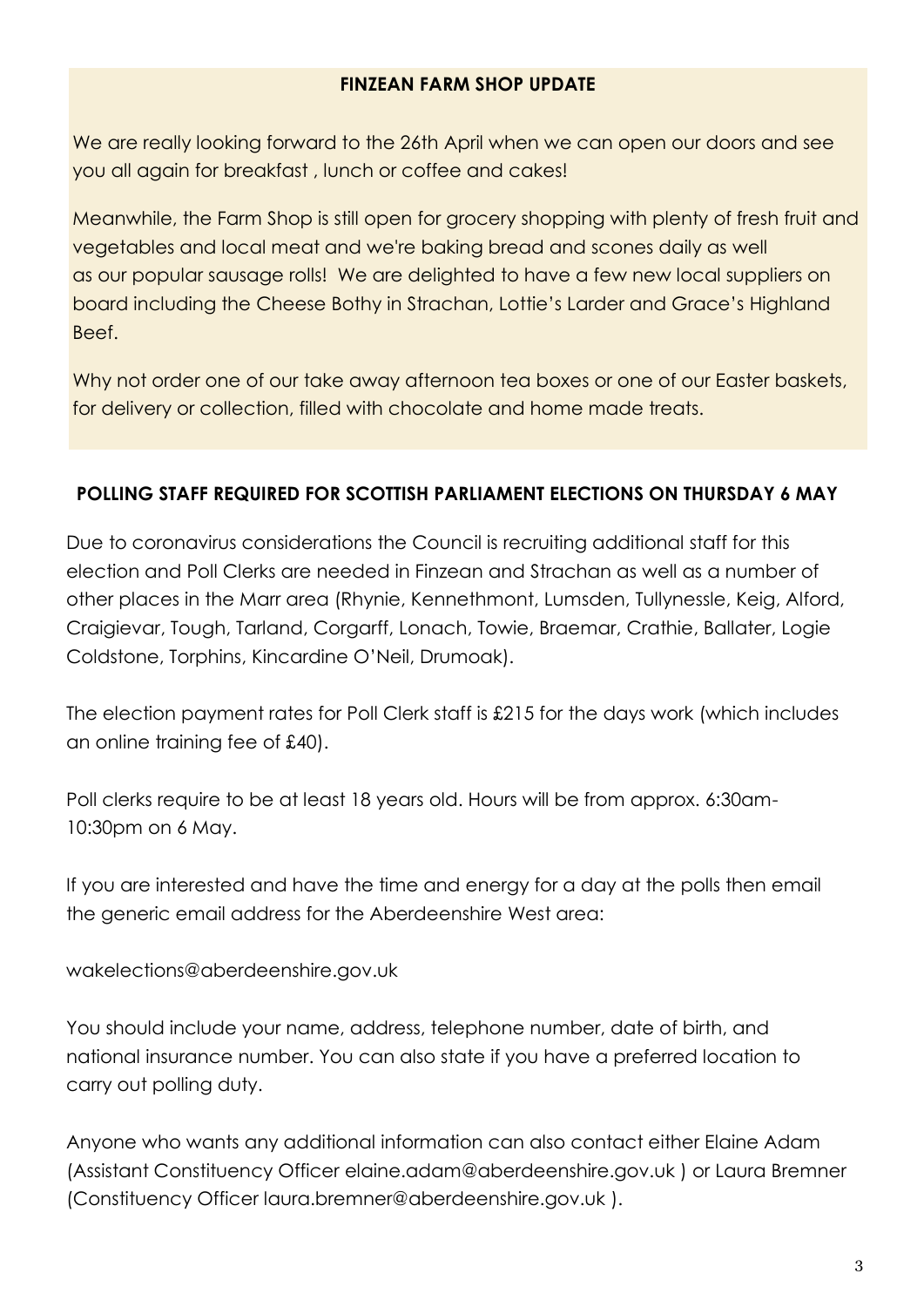# **SAUCY HORSE NOODLE BAR AT FINZEAN HALL—27 MARCH**

The Saucy Horse Noodle Bar is a converted Rice Horse Box, serving out of this world noodles! All noodle bowls are freshly prepared on site, are full of flavour and come with more accompaniments that you can shake a stick at.



We have recently been granted our street food licence and will be in Finzean at the car park opposite the Hall on the last Saturday of every month, we will move along to Farquharson Park when meetings/events are on at the hall.

Our Noodle Nights will be starting on Saturday 27th March from 4:30 – 7:30pm\*\* Pre-orders through Face Book (The Saucy Horse) messenger or e-mail (info@thesaucyhorse.com) are essential. All orders to be in by 8pm on Friday 26th.

Our March Menu is:

- Chicken or Vegan Dumpling Teriyaki Noodle Bowl ~ £8
- Southern Thai Red Curry Noodle Bowl with Chicken  $\sim$  £9
- Chinese Style Dan Dan Noodle Bowl with Chicken  $\sim$  £8
- 3 Vegan Dumplings with Edamame Beans and Special sauce  $\sim$  £4
- Kids Plain Fried Veg Noodle Bowl ~£4

*\*\*subject to weather conditions and Covid restrictions*

# **LILY'S DOUGH ALSO COMING TO A CAR PARK NEAR YOU**

Finzean Community Association has given Lily's Dough permission to trade at Finzean Hall Car Park between the hours of 4pm - 8pm on the first Thursday of the month. They are in the process of applying to the Council for a licence so this can take 28 days. Let's hope the first Thursday will be April!! Keep an eye on finzean-hall.co.uk for updates!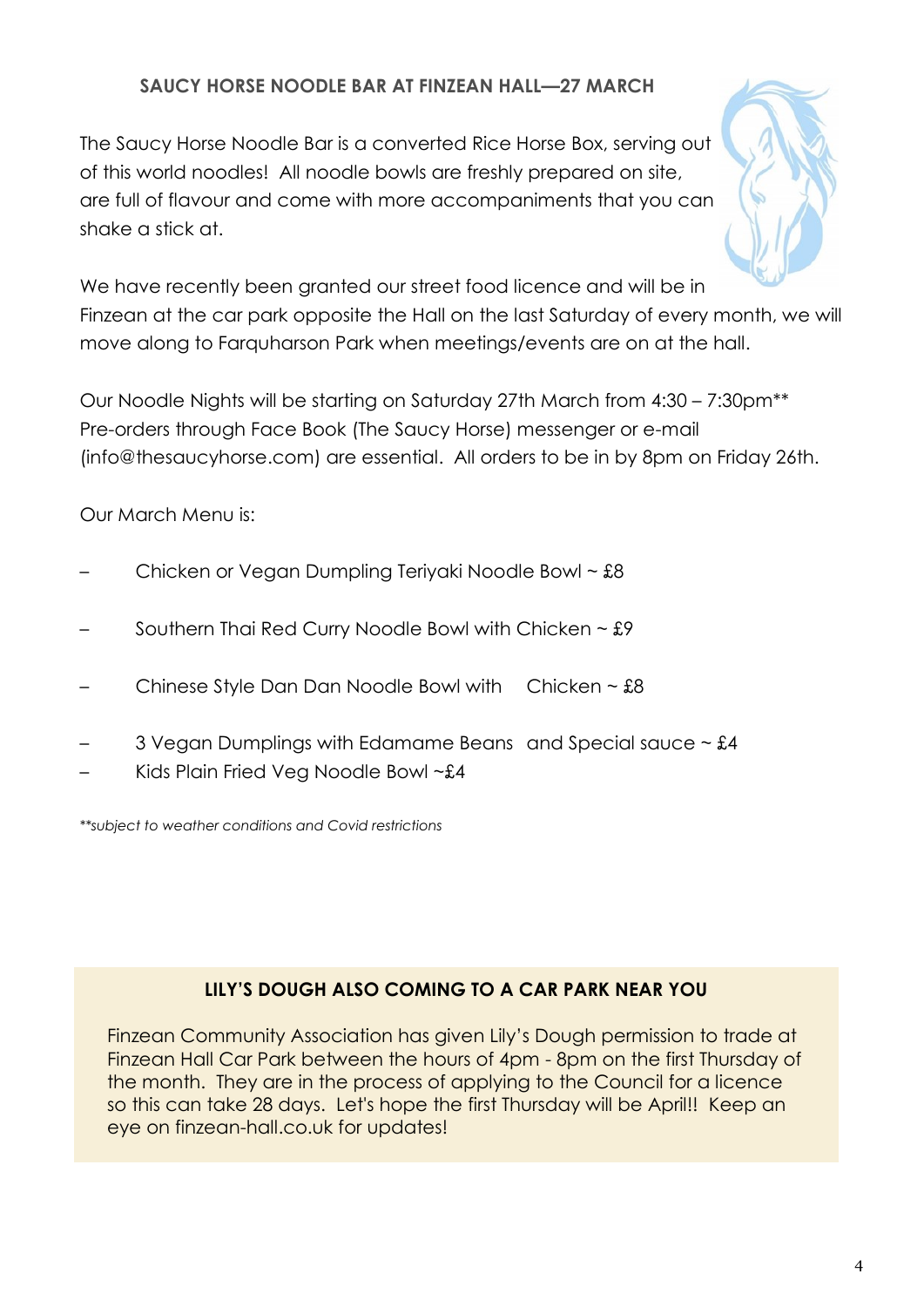#### **FINZEAN OIL GROUP**

The Finzean Oil Group has a contract with Highland Fuels and organises a group delivery to the area about every 2 months to about 10 -15 houses at a reduced price, particularly if you normally get less than 1,000 litres (orders above 1,000 litres are charged at a lower rate). Equally importantly, the group aims to reduce the number of oil lorries going around Finzean by collating orders. Anyone can join, and, once a member, Highland Fuels send out an e-mail around every 2 months. You just select how much oil you require and it gets delivered about a week later.

If you have any questions or are interested in joining please contact haslam@finzean.com.

#### **WIND TURBINE FUND**

Guy Haslam is the Finzean Community Representative on the panel of the King George V Wind turbine fund which gives around £14,000 of money every year to give to charities/groups in the AB31 area, with the maximum grant being £1,000. The panel has a pretty wide ranging remit and meets every 3-4 months. So far we have been able to support 4 projects in the Finzean area. The next applications have to be in by December. Please contact Guy at haslam@finzean.com if you need any more details.

#### **BOULERS O'BIRSE PETANQUE CLUB**

With the easing of some Covid 19 lockdown restrictions, Boulers O'Birse Petanque Club has been able to resume play and the clunk of boules clashing can be heard around Finzean again.

The club, which has a piste at the car park of Birse and Feughside Church, sought clarification from its governing body that the sport is one which can be enjoyed again before restarting.

The club meets every Saturday morning from 10am-12noon and on Tuesday evenings from 6.30pm-8pm once the lighter nights arrive. In addition, the enthusiastic club members organise other opportunities to practice and play.

The age range of members spans from teenagers to some of the more mature and new members are always welcome. If anyone is interested they can try the game for a few sessions and borrow boules. Committee members have attended coaching sessions and are happy to pass on their expertise.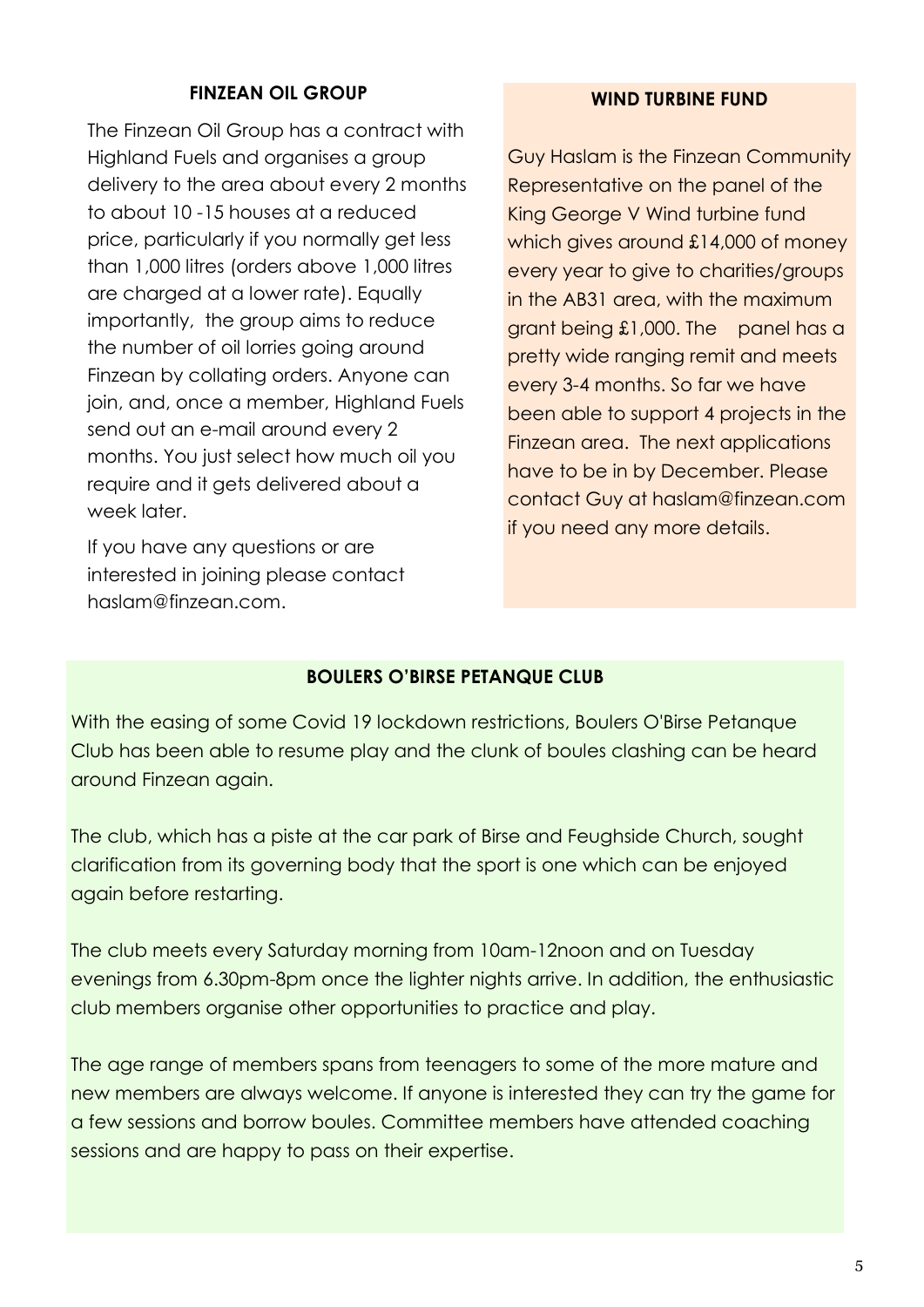#### **BIRSE COMMUNITY TRUST**

It's been an interesting year for BCT despite the restrictions. Movement on the redevelopment of the Old School in Finzean into a real community asset was put on hold by the pandemic but we hope to get working on that big project again soon. The change in people's lives and working patterns was highly visible, with a big increase in the number of visitors on the Community Path and up the Forest of Birse road. During the recent snow that caused some access difficulties for local residents, with many skiers trying to park as near to the bottom of Peter Hill as possible.

#### **New manager**

BCT has a new manager, and once the world opens up a little you'll see her out and about. We're delighted to welcome Toni Watt to Birse parish. Toni comes to us from the National Trust for Scotland, and she brings with her many years of experience as a ranger. She describes herself as an enthusiast for 'all things natural history, wildlife, bugs and beasties, trees, pollinators etc.', so as well as dealing with a wide range of administrative duties for BCT, she will be making opportunities to support community groups to get out and about exploring all kinds of natural habitat in the parish.

She replaces Eoghan Cameron, who moved away from the area last year. You can contact Toni at: [toniwattbct@gmail.com](mailto:toniwattbct@gmail.com) 0777 3626981

#### **Community path**

Our well-used community path is needing a good clear-up. As soon as the weather allows, Roy Cowie Landscaping will be treating the weeds and then a week or so



later will be clearing away the dead vegetation, so there'll be a couple of days when regular walkers will see work being done. When Roy gives us a date, we'll put it on Birse Community Trust's Facebook page, so keep an eye out for that.

*Photo courtesy of Donna Duncan*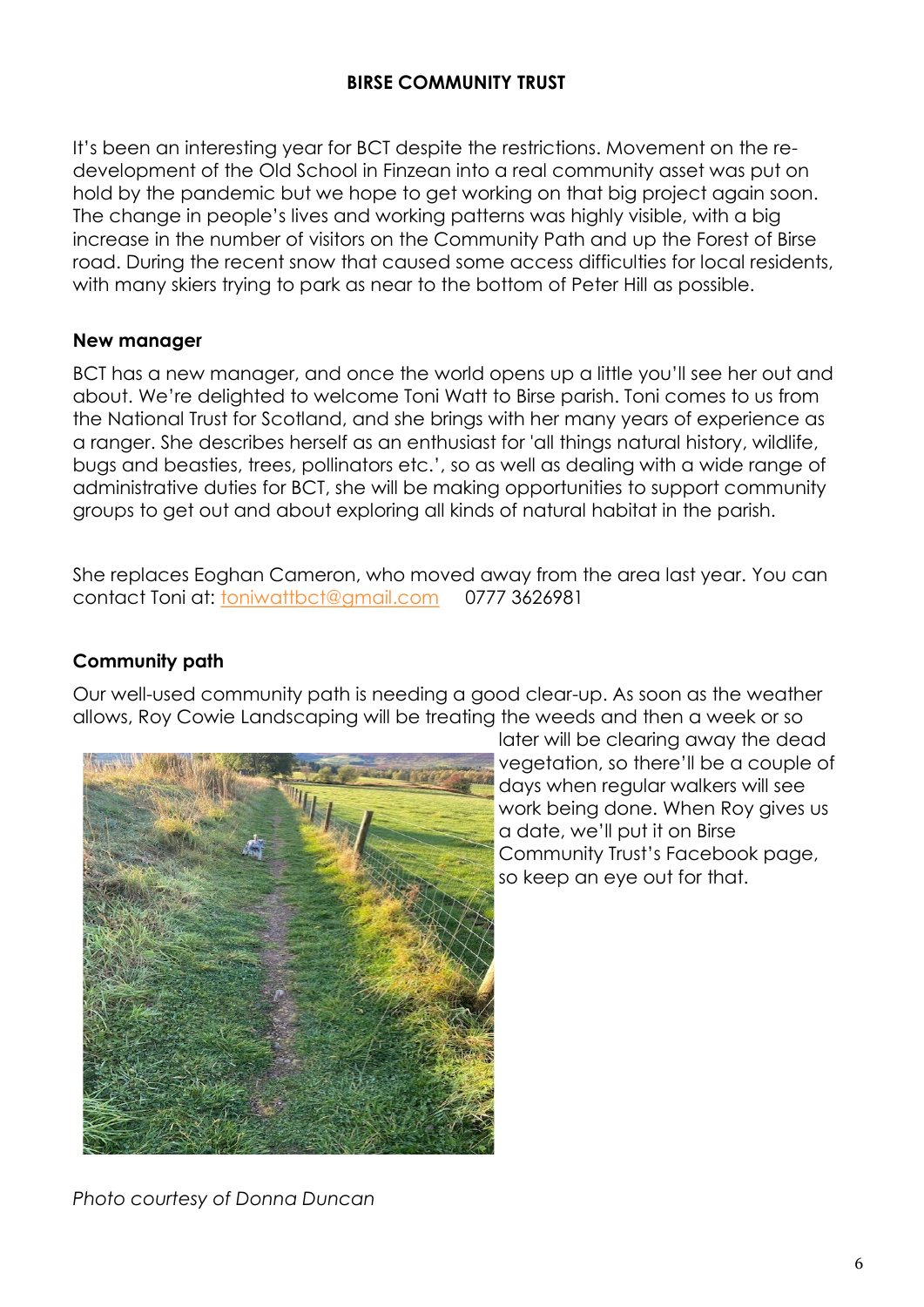#### **BIRSE COMMUNITY TRUST CONT.**

#### **Fire Risk in the Forest**

Hopefully it won't be too long before lockdown eases and we are all free to travel a bit more and enjoy meeting friends and family in the countryside. As we know from last year though this can cause its own problems with an influx of visitors to local beauty spots and popular walking destinations. The Forest of Birse is of course one of these hot spots and while we want people to enjoy our beautiful landscape as we ourselves do, we are very aware that this can cause problems, including litter and potential fire risk.

BCT are working with Finzean, Ballogie and Birse estates to try and manage any fire risks but if you notice problems developing then please do get in touch with us via the contacts below.

Birse Community Trust Manager BCT Toni Watt [toniwattbct@gmail.com](mailto:toniwattbct@gmail.com) 0777 3626981 Finzean Estate Office [office@finzean.com](mailto:office@finzean.com) 01330 850710

#### **AGM**

As many of you know, BCT usually holds its AGM in June. Last year we delayed until September in the hope of a face to face meeting, but in the end of course it was a Zoom affair (and a well-attended one, too). We'll let you know as soon as we can how we plan to organise the 2021 AGM – it would be good to see you all in Finzean Hall again.

#### **Membership**

BCT is a company owned and managed by the local community to promote the common good of the inhabitants of Birse parish and deliver wider public benefits.

Anyone living in the parish of Birse and on the electoral roll can be a member, all you need to do is fill in the membership form which you can download here:

<https://www.birsecommunitytrust.org.uk/what-we-do/join-us/>

So please, if you're aware of anyone new in the community, do pass this on.

#### **Trustees**

Currently there are six trustees: Alison Bell (interim chair, 01330 850740), Liz Bracegirdle, Nancy Davidson, Simon Lindsey, Sîan Loftus and Toby Rider.